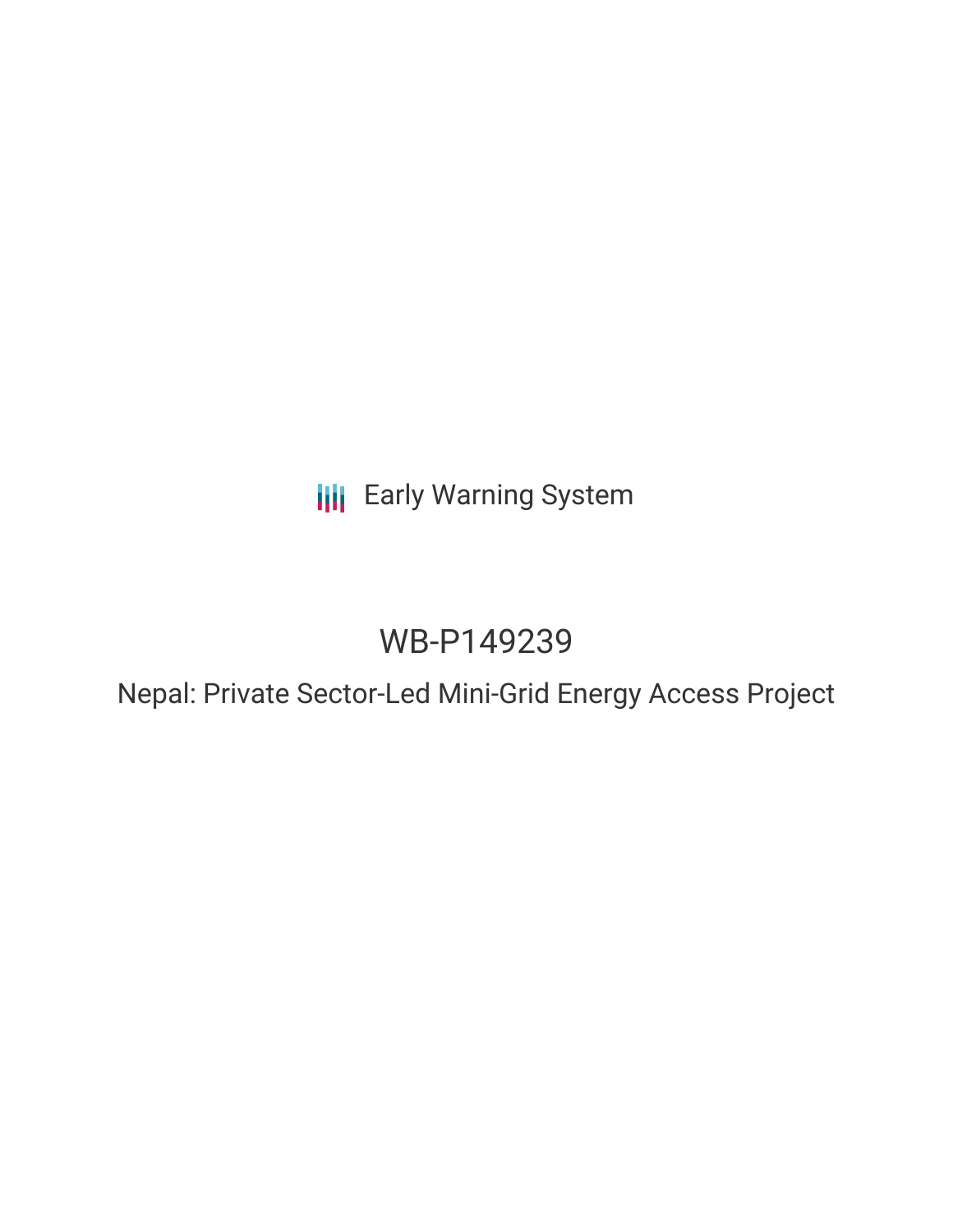

### **Quick Facts**

| <b>Countries</b>               | Nepal                      |
|--------------------------------|----------------------------|
| <b>Financial Institutions</b>  | World Bank (WB)            |
| <b>Status</b>                  | Proposed                   |
| <b>Bank Risk Rating</b>        | FI                         |
| <b>Borrower</b>                | <b>GOVERNMENT OF NEPAL</b> |
| <b>Sectors</b>                 | Energy                     |
| <b>Investment Amount (USD)</b> | $$17.21$ million           |
| <b>Project Cost (USD)</b>      | \$17.21 million            |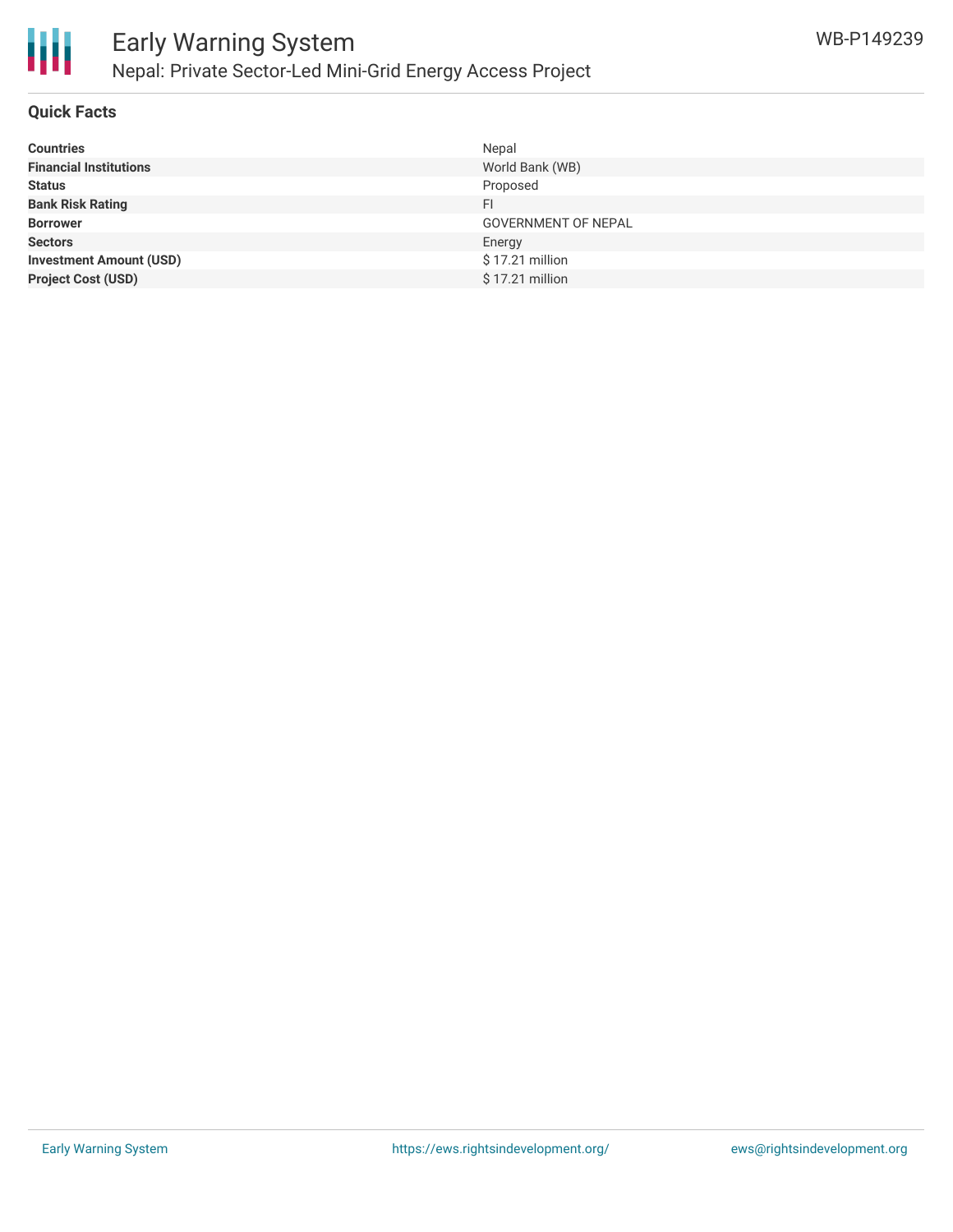

## **Project Description**

According to the bank website, "The Project Development Objective (PDO) is to increase electricity delivery from renewable energy mini grids in selected areas by mobilizing private energy service companies.

Key Results

- The achievement of the PDO will be measured using the following indicators:
- (1) Electricity Generation capacity constructed or rehabilitated (3.8 MW)
- (2) People provided with new or improved electricity service (126,000 Number of people)
- (3) Capital mobilized by private companies (3.6 US\$)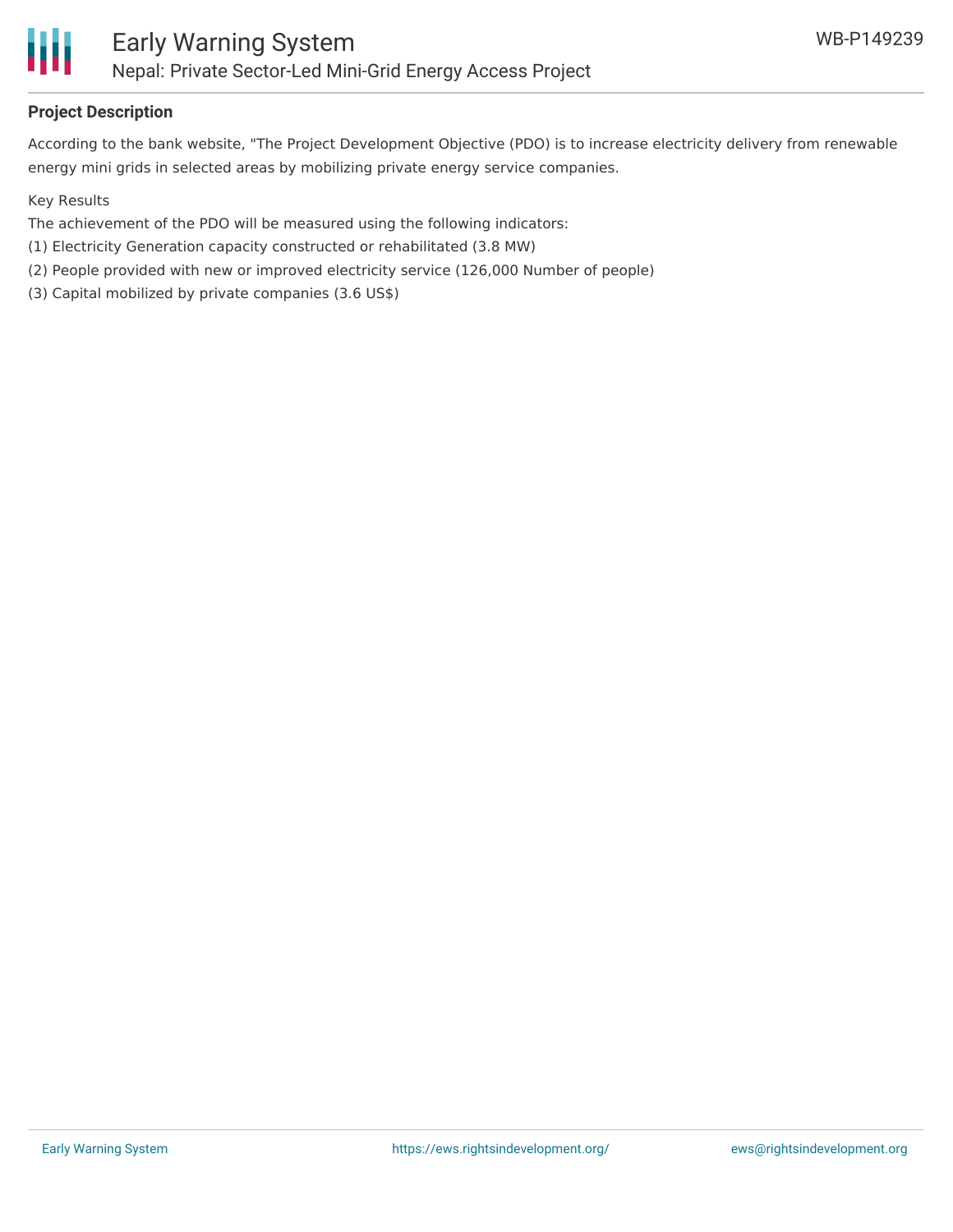

## **Investment Description**

World Bank (WB)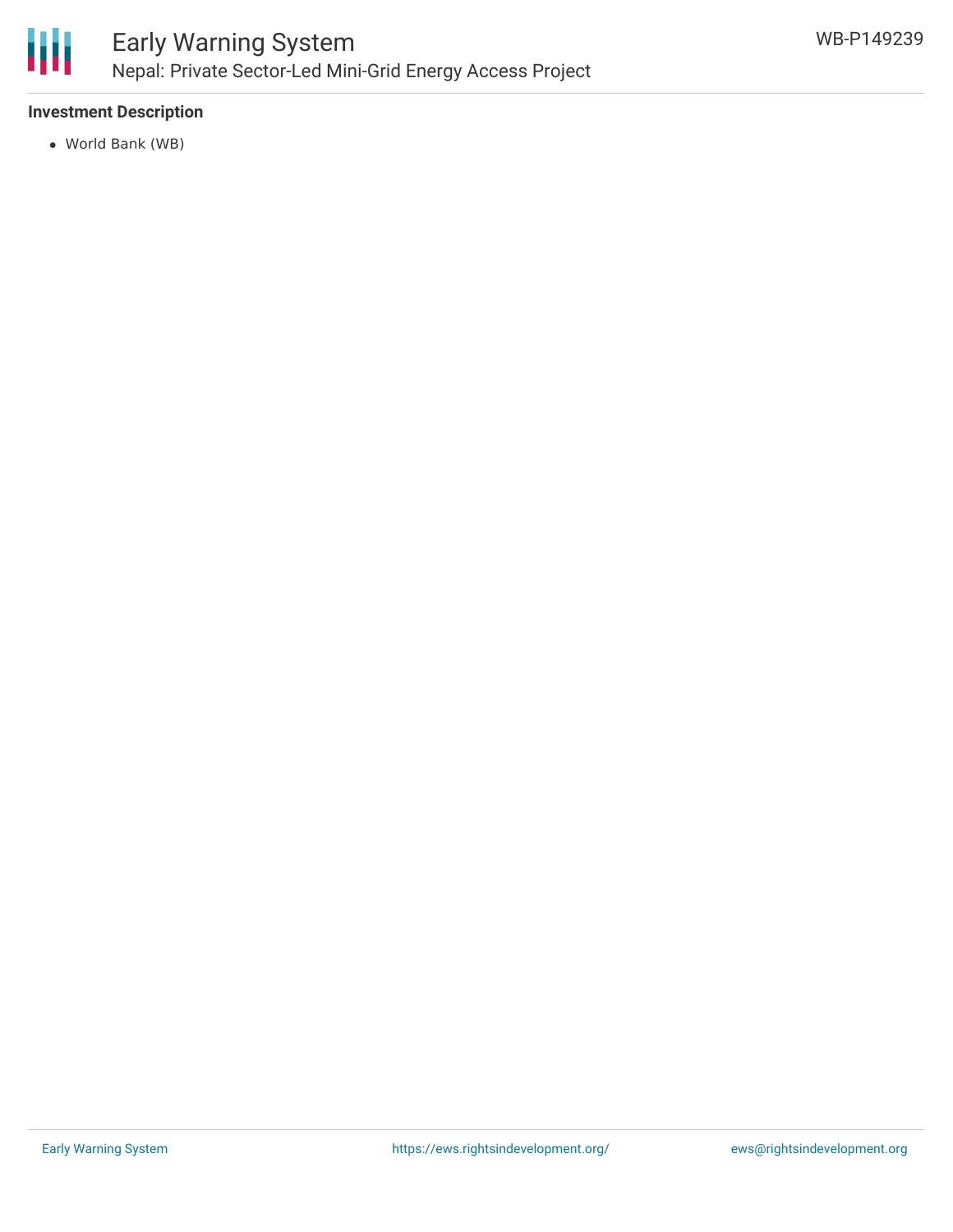

### **Contact Information**

**World Bank** Subodh Adhikari Energy Specialist

### **Borrower/Client/Recipient**

Government of Nepal, Ministry of Finance Mr. Shreekrishna Nepal Joint Secretary [snepal40@mof.gov.np](mailto:snepal40@mof.gov.np)

#### **Implementing Agencies**

Alternative Energy Promotion Centre (AEPC) Ram Dhital Executive Director ram.dhital@aepc.gov.np **ACCOUNTABILITY MECHANISM OF WORLD BANK**

The World Bank Inspection Panel is the independent complaint mechanism and fact-finding body for people who believe they are likely to be, or have been, adversely affected by a World Bank-financed project. If you submit a complaint to the Inspection Panel, they may investigate to assess whether the World Bank is following its own policies and procedures for preventing harm to people or the environment. You can contact the Inspection Panel or submit a complaint by emailing ipanel@worldbank.org. You can learn more about the Inspection Panel and how to file a complaint at: http://ewebapps.worldbank.org/apps/ip/Pages/Home.aspx.